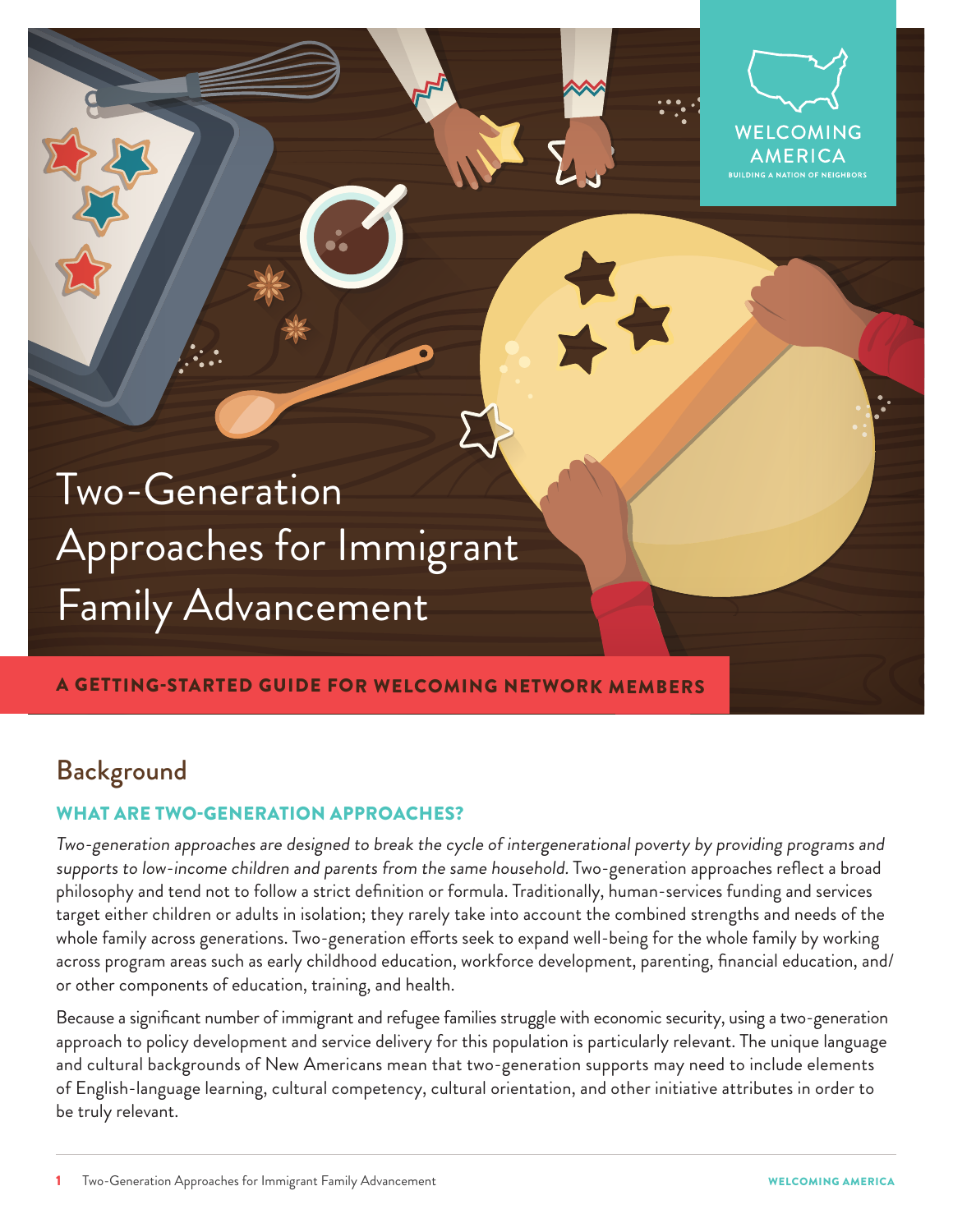## HOW ARE TWO-GENERATION APPROACHES BEING USED WITH IMMIGRANT FAMILIES?

While the approach has received greater attention and funding in recent years, research suggests that many immigrant families may not have access to two-generation programs that could be beneficial (Migration Policy Institute, 2016).

To understand more about Welcoming Network members' involvement in two-generation work, Welcoming America surveyed its members in early 2019 to explore the extent to which local government and nonprofit members were aware of, supporting, or actively working with two-generation programs in their communities. Results indicated that while 92% have a specific agenda related to helping immigrant adults advance, only about 50% have a specific policy or program agenda focused on children. In addition, about 70% of respondents have little if any familiarity with the two-generation approach, while nearly 20% of members have some type of connection with two-generation projects locally. A handful of members are actively advancing two-generation programming, such as the examples from Montgomery County, MD, and Seattle, WA, profiled here. Finally, about 90% of respondents indicated Welcoming America could help advance two-generation efforts for immigrant families through avenues such as providing seed grants, connecting members to successful peer programs, and conducting webinars and trainings on the topic. Based on these findings, it appears there is a strong interest among groups leading immigrant inclusion to capitalize on two-generation approaches to strengthen their work.

# EXAMPLES FROM WELCOMING COMMUNITIES

# Linkages to Learning MONTGOMERY COUNTY, MD

For more than 25 years, [Linkages to Learning](https://gcc01.safelinks.protection.outlook.com/?url=https%3A%2F%2Fwww.montgomeryschoolsmd.org%2Fcommunity-engagement%2Flinkages-to-learning%2F&data=02%7C01%7Cmonica.martin%40montgomerycountymd.gov%7C3fbcd1e10ffd42dcee2108d6fbf840b3%7C6e01b1f9b1e54073ac97778069a0ad64%7C0%7C0%7C636973440988344731&sdata=PvP2TitLOB7QB4zLL80iQ4Uk9YXScJfOLf1hzRv5ocs%3D&reserved=0) has used a two-generation approach through three tiers of support: student, family and community. An award-winning prevention and intervention initiative through the Montgomery County Department of Health and Human Services, Linkages is based in 29 schools across the county, and touches the lives of thousands of families originally from Central America and other parts of the world. Linkages recognizes that many students need significant mental health supports, especially after experiencing the effects of trauma, war, and chronic instability. Linkages' comprehensive approach includes on-site mental health clinicians, family case managers, communityschool coordinators, and an emphasis on parent engagement and advocacy. While children receive mental health services, their families also work on goals, which might include areas such as housing, income stability, or transportation. A community-school plan is created biannually to respond to residents' needs, develop deeper community connections, and provide opportunities for parent advocacy. health supports, especially after expections comprehensive approach includes on school coordinators, and an emphasis<br>health services, their families also we stability, or transportation. A commu health services, their fam<br>stability, or transportation<br>develop deeper communit<br>Families are reassessed ev

Families are reassessed every six months for the duration of their participation in services, and data indicate their greatest gains are around employment, income management, transportation, and resident participation. "The families themselves propel the work forward. The Parent Advisory Group members are the best communicators of why the two-generation approach is best." family every six months for the duration of their p<br>ains are around employment, income manag<br>ies themselves propel the work forward. The<br>tors of why the two-generation approach is l ndicate their greatest gains are around employr<br>participation. "The families themselves propel th<br>are the best communicators of why the two-ger<br>—Monica Martin, Montgomery County Depart

—Monica Martin, Montgomery County Department of Health and Human Services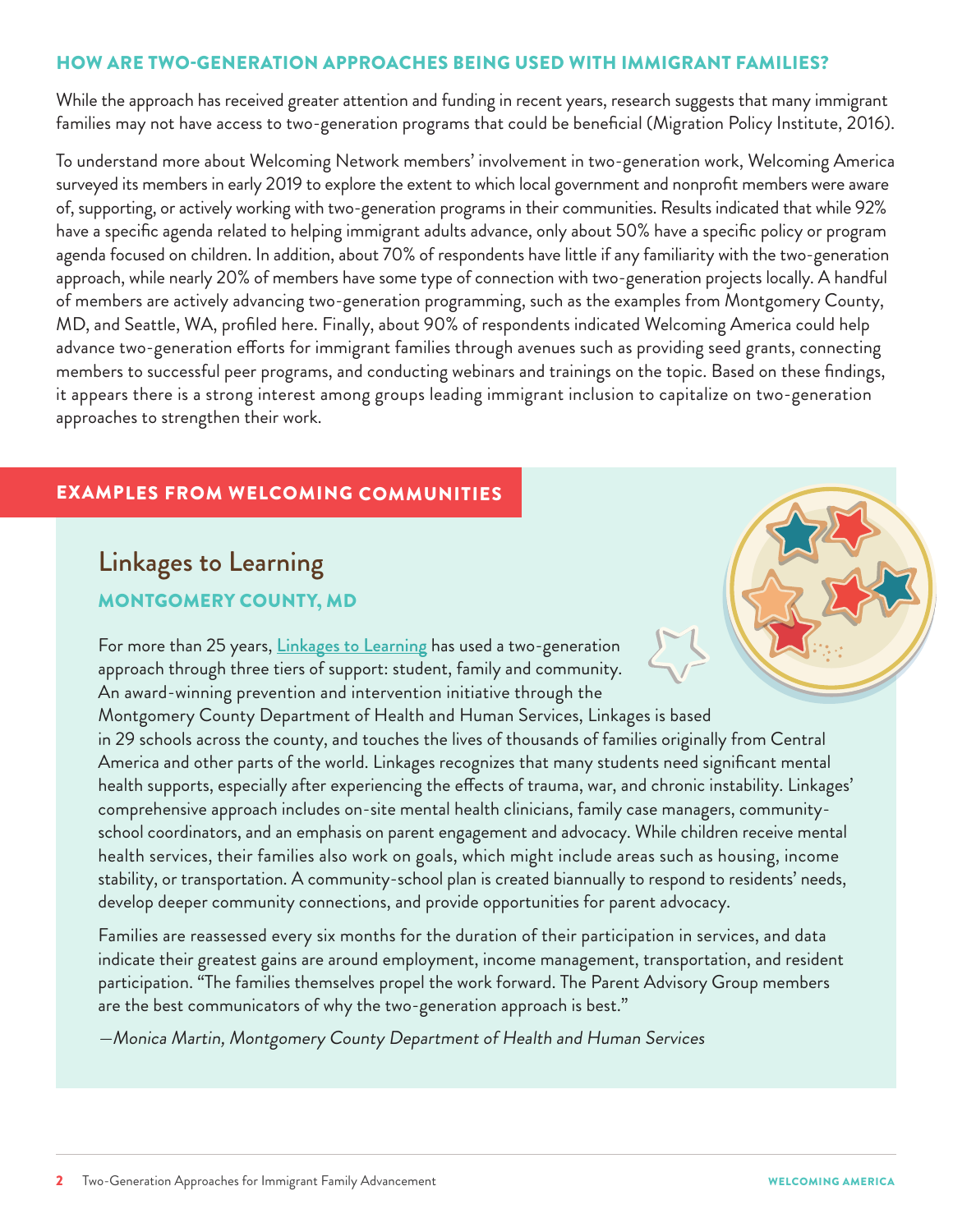# Immigrant Family Institute SEATTLE, WA

Seattle's Office of Immigrant and Refugee Affairs (OIRA) leads the <u>[Immigrant Family Institute](https://www.seattle.gov/iandraffairs/RWI)</u>, an effort aimed at helping connect immigrant parents and their teens, and building better relationships with police. After a U.S. Department of Justice investigation found a pattern of excessive use of force, the Seattle Police Department partnered with OIRA to better understand the needs families were facing, especially those from immigrant and refugee backgrounds. They found two major themes from kitchen table conversations: lack of trust in the police and lack of knowledge of city systems. Today, immigrant youth, parents and guardians, and police come together to learn from each other and open up lines of communication. Through small group discussions and dialogues, the Institute uses an intergenerational approach from beginning to end, ensuring the generations learn from each other. Parents learn techniques for relating to their teens in the US, teens' ties to parents are strengthened and they are less likely to enter the juvenile justice system, and police are able to foster greater community trust and safety. The Institute was created from evidence-based programs that promote youth resiliency, and new innovations were built in to adapt the effort to immigrant families. This includes employing facilitators from immigrant backgrounds and working with interpreters to ensure kids aren't interpreting<br>for their parents. "Transformational relationships happen in families when<br>both generations are having important experiences together."<br>—Cuc Vu, for their parents. "Transformational relationships happen in families when both generations are having important experiences together."

—Cuc Vu, Office of Immigrant and Refugee Affairs -Cuc Vu, Office of Immigrant an<br>
Hotel of Immigrant an<br>
Hotel of Immigrant an<br>
Hotel of Immigrant an<br>
Hotel of Immigrant an<br>
Hotel of Immigrant an<br>
Hotel of Immigrant an<br>
Hotel of Immigrant an<br>
Hotel of Immigrant an<br>
Hotel

# How to C

How to Get Started: Five Tips<br>For those who are interested in trying to expand two-generation efforts for immigrant families, here are five ways to How to Get Started: Five Tips<br>For those who are interested in trying to expand two-generatiget started: get started:

## 1. CONVENE

Bring the right people together in your community to build awareness of the two-generation approach and its potential for helping those who are struggling economically. This might include convening policymakers, funders, service providers, families, and/or others with an interest in providing more equitable programming and with the influence to help advance the approach. Convening might also explore ways in which any existing two-generation projects may be extended to engage more immigrant families. Perhaps existing two-generation efforts aren't successfully engaging immigrant families because of language, cultural, trust, or other accessibility barriers. Learning from immigrant leaders, as well as ethnic-based community organizations that may already serve families, should be a priority. Educating policymakers and providers about the opportunities to partner with immigrant-serving organizations to expand outreach and service provision is critical. Convenings might also bring together immigrant-based service providers who may be serving either adults or children in isolation but through collaboration could be making an even bigger impact on families. service providers, families, a<br>influence to help advance the<br>projects may be extended the<br>successfully engaging immi<br>Learning from immigrant le<br>families, should be a priorit successfully en<br>Learning from<br>families, should<br>immigrant-serv<br>together immig<br>collaboration co igrant-based service providers who may be serving e<br>could be making an even bigger impact on families.<br>Approaches for Immigrant Family Advancement